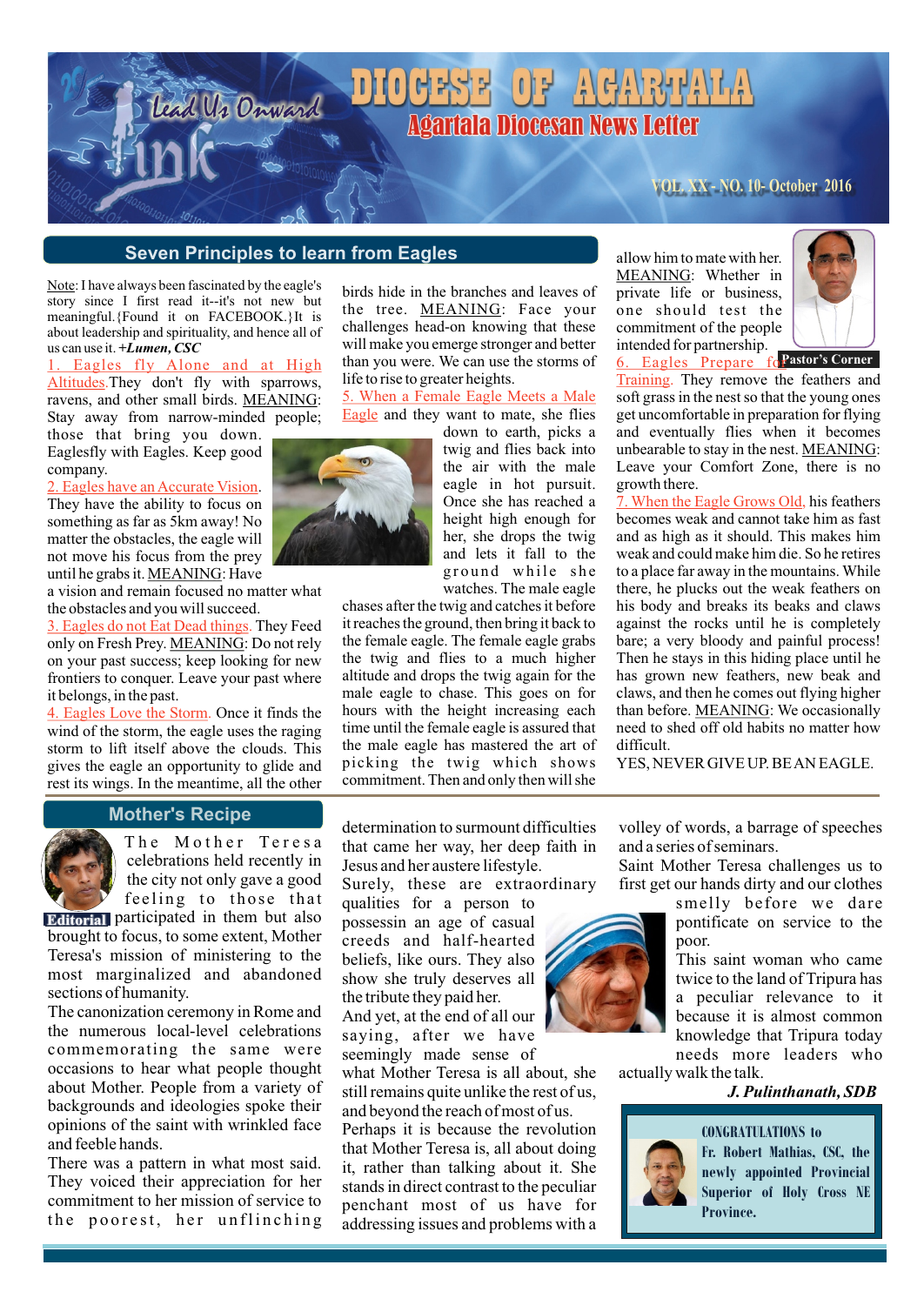### **PILGRIMS OF MERCY**



Experiencin g the loving Mercy of God during this Year leads one to the ultimate

goal of being more merciful like the Father. As many initiatives help our brothers and sisters in the parishes to do this, the pilgrimages to the Don Bosco Church at Nandannagar continued. The evening celebration of the holy Eucharist begun on  $14<sup>th</sup>$  December 2015 for the faithful who desire to attend daily, continued without any break during this period too.

The faithful from distant Kumarghat Parish made many sacrifices to make the pilgrimage of Mercy on  $9<sup>th</sup>$  of September. Forty people led by the Catechist were very exemplary in their prayer. They were led in prayer and Adoration by Fr. Abraham VC from Mariamnagar. He also celebrated the Holy Eucharist for them. Fr. Harry D'Silva CSC was available for confessions.

On  $10<sup>th</sup>$  September 80 parishioners ofKhumulwng Parish accompanied by their Parish Priest Fr. Arun SVD made the pilgrimage, taking advantage of the Peace Rally in honour of Mother Teresa, which they attended earlier in the day. Fr. Arun himself animated them and celebrated the Eucharist for them. Fr. Harry D'Silva, the Parish priest, enabled a group of fifty faithful from St. Xavier's Cathedral Parish to make a meaningful and devout pilgrimage on 13<sup>th</sup> September. Fr. Abraham VC animated them and led them in Adoration. Fr. Harry celebrated the Eucharist.

As the Year of Mercy is coming to a close in another 45 days it is time to ask ourselves: Have I become more merciful? Have my people in the parish benefitted from this year long celebration? *Fr. Sunny, SDB*

# **AMBASSA PARISH SCC Zonal Meeting**

Ambassa: August 25, 2016-- Small Christian Community chosen members from 7 parishes along with the Priests gathered for the SCC Zonal Meeting at Ambassa. The August 23rd incident at Agartala



which had created fear among the tribal people all over Tripura wherein many were *News Desk, Ambassa*

The gathering was held at Our Lady of Holy Cross School, Borkathal. The Holy Eucharist was presided by Fr. Binoy CSC, the parish priest, who

**BODHJUNGNAGAR PARISH Catholic Children's Program**

injured while having a political rally and consequently moving away of the tribal students from Agartala to their native place was still fresh among the participants of emphasized the need to transfer faith to the little ones and the

the SCC. Regardless of rumors and fear, 40 members were present for the Zonal Meeting. Fr. Ivan D' Silva, svd the host of the gathering welcomed everyone. He affirmed "we are here for a cause, that is, to make our Church a participatory one". The Coordinator of the Zone Fr. Arul CSC welcomed and proposed the agenda of the day. The gathering began with Bible Sharing and followed by other important

discussions and reporting.

**Kolasori**

August 25, 2016: Shalom NGO in collaboration with Catholic Church Ambassa, conducted a free Medical Camp at Kolasori village, under Dhalai District of Tripura. Though the village is 2kms from the District headquarter the development in the village is totally neglected. There is no proper water supply, no sanitation facilities, School doesn't function, no health centre and poverty to the core. It was in the news that government health workers had reached to the village distributing dworming medicines. But the people in the villagesay that no one has come till date. When our Health Team reached with the medicines we found women and children with multiple diseases. We could attend to 54 patients especially children. Dr. Ashok, the main person to treat the patients said, "Lack of hygiene and waterborne diseases are the cause for illnesses". He further stated that "continuous health a w areness and proper developmental works would help the people to live healthy life".

**Free Medical Health Camp at** 

responsibil

ity of the parents to facilitate children to go to the church and to sow Jesus in

their hearts. The theme of the gathering was "Let the children come to me". There were over 250 children gathered from different *mondolis* along with the Youth and some members of the Maria Sango. The full day programwas animated by Fr. Binoy, Br. Viky, Sr. Lucy, Sr. Mitali and Sr. Josena SABS, and other Holy Cross Sisters who were gracious enough to render all help including the school premises. Children took part in many Competitions under the banner of the Silver Jubilee of the Parish. The programended with prize distribution to the winners.*Fr.Binoy CSC*

# **KUMARGHAT PARISH Chapel at Saidacherra after St. Mother Teresa of Calcutta**

Sadaicherra village is blessed with a new chapel. Fr. Arul csc inaugurated and Fr. Jilson csc, blessed the new chapel named



after St. Teresa of Calcutta. The new chapel has brought tremendou s joy to the

faithful. Working together in building the new chapel brought unity among the people. The new chapel inspired some people to receive baptism and some relapsed Catholics to come back to the church.The faithful of the village expressed their gratitude to God for getting a beautiful chapel. They also thanked the donors, Fathers, Sisters, and all those who contributed to construct the chapel and organize the program.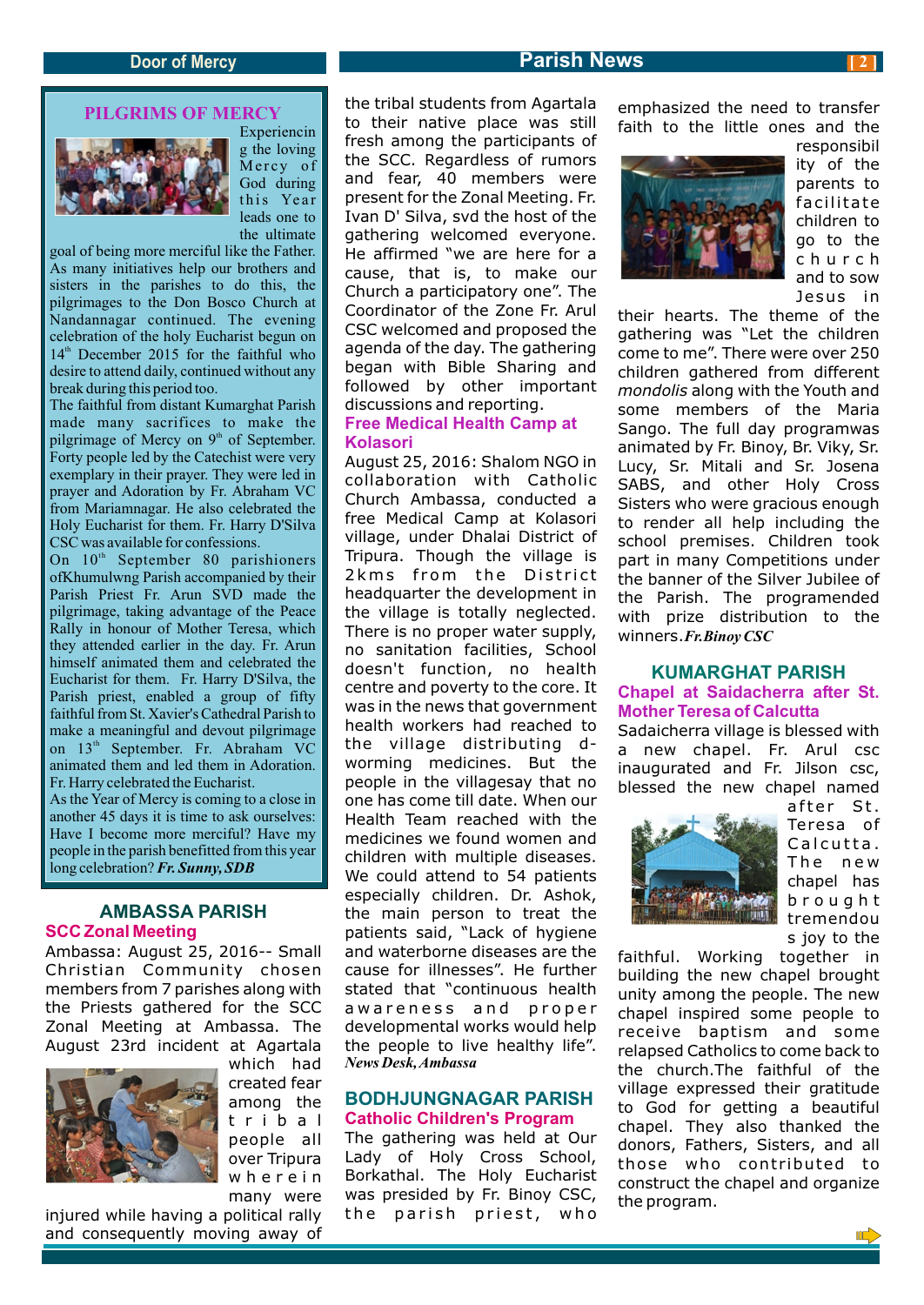In order to enhance the leadership quality of the leaders of different *mondolis* of the Parish, a leadership training program was conducted on



 $27^{th} - 28^{th}$  of August at the Parish Centre. The Resource Persons of this training were: Frs. Arul and

Jilson, and Mr. Roitua andLala Darlong. This training began with 'ice breakers'followed by a movie on the life of Jesus. On the following day after the Holy Eucharist, many topics on leadership were discussed. Group discussion and role play were also had. There were forty participants. The participants were enthusiastic and interested to learn about leadership and accounting.*Regent Stephen, CSC*

# **AGARTALA PARISH Bishop's Pastoral Visit of Cathedral Parish**

21 August 2016: For some it may sound like stale news but for us at the CATHEDRAL PARISH it was a "red letter day" when we had 8 First Holy Communicants and 16 *Confirmandi*. Our dear Bishop



Lumen was welcomed with a bouquet of flowers at the Cathedral gate. The Liturgy, the Altar

Decoration, and other details were all shared by the faithful and the Bethany Sisters. In his homily the Bishop stressed these points: the importance of the Sacraments, the Holy days of Obligation, andneed to take pains to grow in Faith. Reflecting on the day's gospel he averred that people tend to take life easy; but Jesusshows us to take the

non-luxurious, narrow door, bearing on our shoulders the daily crosses that come our way. We come to Church to worship, not to judge one another but to obtain peace in our hearts. Quoting the words of Jesus, he said, "those who are first now, will be last; and last ones will be first." *By our Reporter*

# **KATHALCHERRA PARISH 'The Lord be with you'**

The month of September for Kathalcherra Parish was a month of celebration and experiencing God. The month



with Teacher' s Day celebrati on in the

began

Parish School. Chailengta, Dhumacherra and Kathalcherra Holy Cross Schools celebrated Teachers Day by on 5th,acknowledging and appreciating the Teachers for their contribution in the education field.

- $\triangleright$  We also celebrated Holy Cross feast day on 4th September. Fr. Iswar, CSC, enlightened the people by sharing the history and spirituality of Holy Cross.
- On 11<sup>th</sup> September we celebrated the Girl Child Day. The Hostel as well as the girls from different villages participated the in the Holy Eucharist. Various games and competitions were organized by the Bethany Sisters.
- $\geq$  On 14<sup>th</sup> and 15<sup>th</sup> we celebrated our Congregational Feast in the School as well in the community. A beautiful cultural program was organized in the School. Teachers working in the Schools, Priests and Sisters from different Parishes also joined the

celebration and the meal.

 $\triangleright$  Two days of Retreat on 17<sup>th</sup> and  $18<sup>th</sup>$  was organized in the Parish Centre. More than a thousand people participated in the Retreat.Fr. Rodney, Mr. John and Mr. Apurba from Kolkata were the main Preachers. They conducted a spiritually strengthening and nourishing Retreat for our parishioners. The theme was 'The Lord be with you'. *Fr. Iswar, CSC*

#### **TUIKARMAW PARISH Parish Feast**

St. Mary's Parish Tuikarmaw celebrated its Parish Feast on  $11<sup>th</sup>$ September. The feast day began with flag-hoisting and Novena



p r a y ers and Mass on  $31^{st}$ August, 2016. The flag with Mother Mary's

image was blessed and hoisted by Fr. Alfred D' Souza, CSC, the Assistant Parish Priest.

Different *mondolis* were given responsibility to organize the Novena and the Mass. Each day the Novena was on different themes on Mother Mary and Priests from different Parishes were invited to celebrate the Eucharist. On the Feast day the Holy Eucharist was presided over by our beloved Bishop Lumen, with Frs. Lancy, Abraham and Alfred, as concelebrants. Eight children received First Holy Communion. In his homily the Bishop invited people to draw inspiration from Mother Mary and get united to work for the kingdom of God. After the Holy Eucharist the flag was lowered by our Bishop and all shared in the festive community meal.*Bro. George S.*

# **News from the Diocese**

**Inter Religious Discourse:** On the occasion of Sree Krishna Janmastami (the birthday of Lord Krishna), an inter religious discourse was organized by the International Association for Religious Freedom, ( IARF) Agartala Chapter in Sri Krishna Saradeshwari Matt, Akhaura Road on 28<sup>th</sup> of August. Different religious heads were invited for this Discourse. The Catholic Church was represented by Frs. Harry D'Silva CSC, Lawrence

Darlong, Cyprian Pinto SVD, and MC Sisters Ann Lawrence and Stany. While the Hindu, Islam, and Baha'i religious leaders put forward their religious beliefs, we Catholics shared our faith with them that Jesus, the Son of God, has come to this World to give life to all in abundance. (Jn. 10,10) Fr. Harry blessed the congregation with the prayer that "all may be one" and live in peace, brotherhood and harmony especially in the land of Tripura. The Discourse came to an end sharing sweets and smiles.*Fr. Cyprian, SVD*